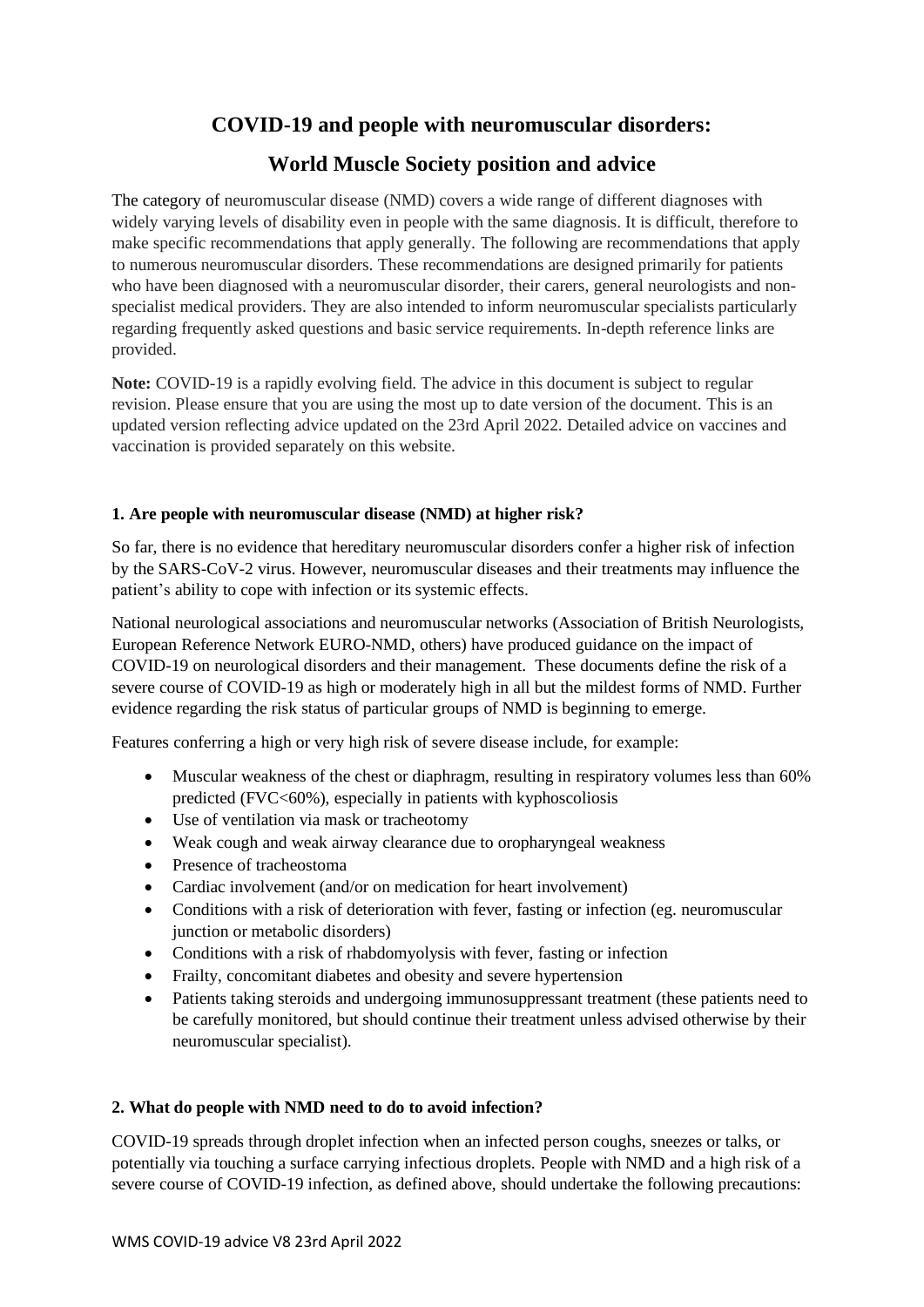- Social distancing of at least 1.5-2 metres (6 feet) is a minimum requirement. For high risk individuals (as defined in 1.), self-isolation is advised. Official advice on how to self-isolate should be followed. Decreasing infection risk may allow gradual de-escalation.
- People are encouraged to work from home or stagger their working times if possible. People with neuromuscular disorders at elevated risk should not resume office or customer contact work without seeking medical advice from their Neuromuscular Centre.
- Avoid large gatherings and public transport. People in general are urged to limit visits to vulnerable persons.
- Frequent hand-washing (20 seconds with soap and warm water), use of 60% alcohol-based hand sanitizers, and surface disinfection are crucial.
- Caregivers should be in-house, if possible. Essential visiting care givers (for instance, providers of backup support for ventilatory assistance) should wear face masks (FFP2/N95 or FFP3) and adequate PPE according to up to date official guidance, to prevent passing on the virus.
- Physiotherapists should provide advice on maintaining physical activity remotely, via phone or videolink where suitable. However, physiotherapy is important maintenance for neuromuscular patients and the updated advice has moved away from blanket recommendation against home visits, where safety procedures can be strictly observed.
- In physiotherapy sessions that require a home visit, an adapted protective setting has to be ensured (FFP2/N95 or FFP3 mask for the physical therapist and the carer present in the room, surgical or FFP2 mask for the patient, protective clothes, gloves and glasses or helmet should be used by the physical therapist).
- It is important to be prepared for all eventualities including when assistants are absent due to illness or quarantine. The person responsible for organizing home care should have an overview of the personnel situation at all times. Plans should be made for how to best meet the needs of the individual without resorting to hospitalization.
- Government advice on protection is regularly updated, and the authors advise patients, carers and medical professionals to follow the up-to-date recommendations from official websites in their country.
- People with neuromuscular disorders are advised to wear face masks (surgical masks) when leaving the home; higher grade masks may be considered in high-risk areas.
- The WMS re-emphasises its advice to work from home where possible, and p.

# **3. What consequences does the risk of COVID-19 infection have for treatments used in people with NMD?**

- Patients must ensure they have an adequate supply of medication and of ventilatory support equipment for a period of prolonged isolation (at least 1month supply).
- Patients and carers should make use of online and telephone-based pharmacy and equipment ordering and delivery services.
- Patients and carers need to be comfortable with emergency procedures specific to their condition and their equipment.
- DMD patients on steroid regimens should continue their medication. Steroids must never be stopped suddenly, and there may be a need to increase the steroid dose when unwell.
- Immunosuppression in inflammatory muscle disease, myasthenia gravis, and peripheral nerve disease should not be discontinued pre-emptively except under specific circumstances and in consultation with the neuromuscular specialist.
- Whether and when to start new immunosuppressive treatment may be influenced by how severe the risk of infection is perceived, versus risks of deferring treatment.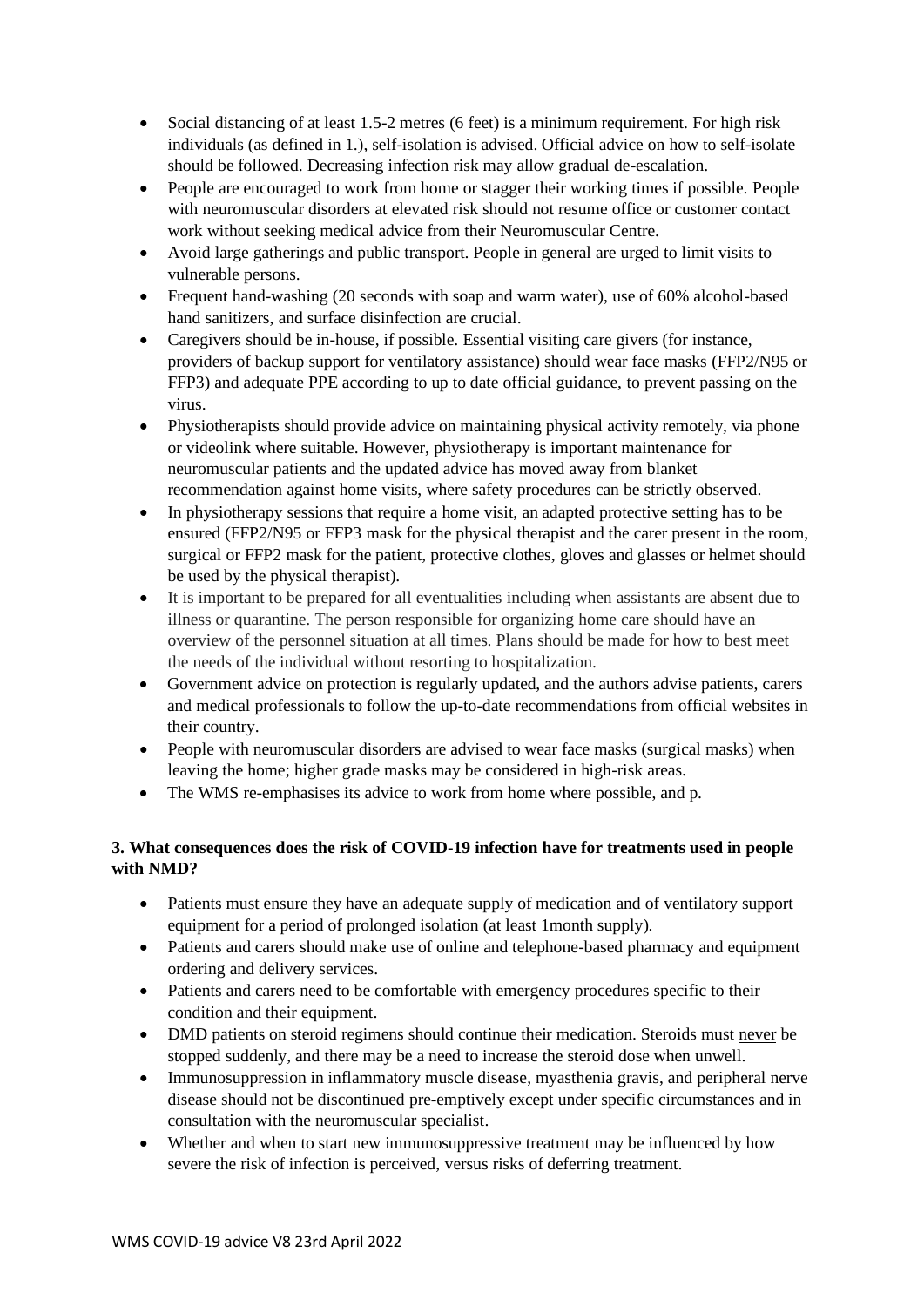- Isolation requirements may impact on treatment regimens requiring hospital procedures (i.e. nursinersen (Spinraza), alglucosidase alfa (Myozyme), intravenous immunoglobulin (IVIg) and rituximab infusions or treatments related to clinical trials). These treatments should typically not be stopped, but moving treatment to a non-hospital setting should be considered (home-visiting or outreach nurses), for which cooperation with manufacturing companies may be negotiated. IVIg can be changed to subcutaneous immunoglobulin whenever possible. Trial centres should be consulted for advice on medications in clinical trials.
- Where treatments cannot be safely continued, or where services are disrupted, the Neuromuscular Centre can provide advice on safe duration of delays to treatment, and on effective "catch up" schemes.

# **4. What needs to be done to assure ventilatory services when isolating (LVR bags, home ventilators etc.)**

- Backup and advice hotlines should be offered by the patients' Neuromuscular Centres.
- Patients should have an alert card/medical bracelet providing the Neuromuscular Centre contact.
- Neuromuscular Centres should actively contact patients on ventilatory support to ensure they have relevant information and adequate equipment.

# **5. When should people with NMD seek admission if they develop symptoms of infection?**

Inpatient admission should be avoided if possible, but should not be delayed when necessary. This can be a difficult decision. People with NMD need to be aware that:

- Emergency services may be under severe pressure.
- Individual countries may have triaging procedures in place. These may affect the potential for intensive care admission for people with NMD who require ventilation. Specifically, the terms "incurable" and "untreatable" may be confused by medical staff. Neuromuscular disorders may be incurable, but they are not untreatable, and the implications for treatment decisions are very different.
- Use of patients' home equipment (i.e. ventilators) may be prohibited by some hospital infection-control policies, or require modifications. Ideally, there should be a back-up plan.
- On attending hospital, people with neuromuscular disorders should bring with them detailed advice on use of their medical devices (eg. home ventilator) in the hospital setting provided by manufacturers and neuromuscular networks.

## **6. What applies to immunosuppressive treatment in patients who have suspected or proven COVID-19 infection?**

- The decision to temporarily withhold immunosuppressant medication, or change to a different agent must be made in the individual situation, with the neuromuscular specialist.
- Steroid treatment should not be withheld or stopped.
- IVIg, plasma exchanges, and complement inhibitor treatment such as Eculizumab are not expected to affect the risk of COVID-19 infection or of severe disease.
- Immunosuppressive treatment is not a contraindication to vaccination, but the timing of vaccination may be influenced by preceding immunosuppressive treatment (see WMS vaccination advice).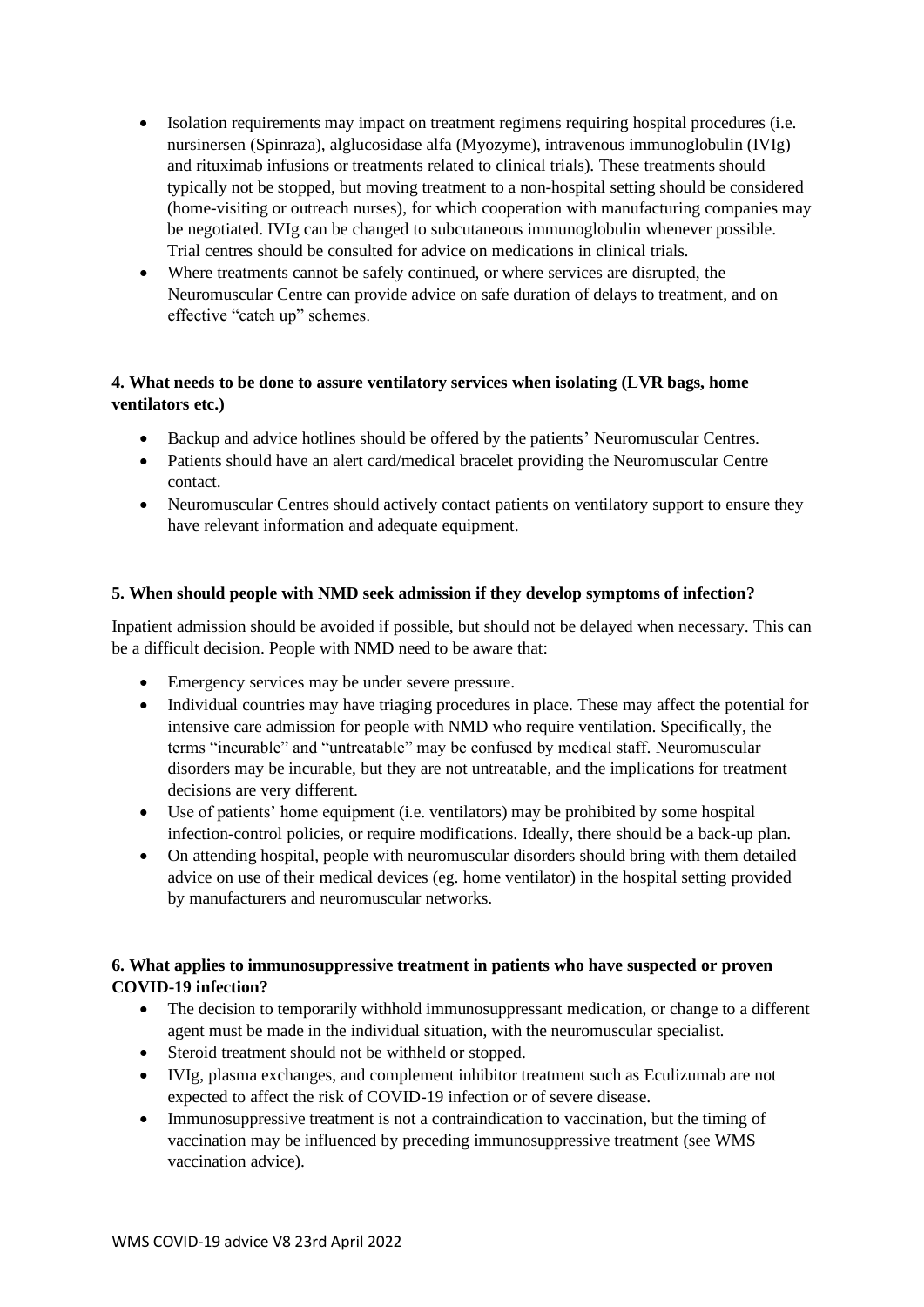#### **7. Can treatments for COVID-19 have effects on neuromuscular disease?**

- Numerous specific treatments for COVID-19 are under investigation. Some of these can affect neuromuscular function significantly: for example, chloroquine and azithromycin are unsafe in myasthenia gravis, except when ventilatory support is available. Cardiotoxicity and QT-prolongation though chloroquine and hydroxychloroquine can potentially worsen cardiomyopathy, and the use of Hydroxychloroquine is actively discouraged following evidence for no benefit.
- Other treatments may have effects on specific neuromuscular diseases (in particular, metabolic, mitochondrial, myotonic and neuromuscular junction disorders), and anatomical peculiarities may influence options for treatment (e.g. prolonged prone ventilation)
- Evidence-based treatment for COVID-19 such as dexamethasone, hydrocortisone and/or remdesivir can be applied in people with neuromuscular disorders, if needed through the severe phase of COVID-19
- Experimental treatments for COVID-19 may be offered "compassionately", i.e. outside trial conditions. They should only be taken after consultation with the patient's neuromuscular specialist.

So far, we are not aware of trials of live virus vaccines, where there could be a risk for immunosuppressed patients [\(https://www.who.int/publications/m/item/draft-landscape-of](https://www.who.int/publications/m/item/draft-landscape-of-covid-19-candidate-vaccines)[covid-19-candidate-vaccines\)](https://www.who.int/publications/m/item/draft-landscape-of-covid-19-candidate-vaccines). For more detailed advice on COVID-19 vaccines, see the WMS vaccination advice on this website.

## **8. What should neuromuscular specialists do to assist Emergency Medical and Intensive Care decisions on admission to units, escalation of treatment, and ceilings of care in neuromuscular patients?**

Decisions on patient admission to Intensive Care may be affected by anticipated or existing capacity problems. Triaging may have been instituted. This can have practical and ethical consequences.

- There must be close collaboration between neuromuscular and respiratory physicians.
- The neuromuscular specialist must be available to play a role in ensuring fair provision of intensive care to NMD patients. Patients should not be labelled as "terminal" and triaged for non-treatment simply on the basis of their disability and diagnosis.
- Ideally, neuromuscular specialists will have involved themselves in formulating hospital policies, decision-making algorithms and documentation forms.
- Neuromuscular specialists must develop guidelines for treatment that ensure patients remain at home as long as possible.

## **9. What patient support should neuromuscular centres provide?**

Neuromuscular centres and specialist services should aim to provide the following:

- Patient hotlines staffed by neuromuscular care advisors, physiotherapists and other specialist personnel, with specialist physician backup (paediatric and adult).
- Support through routine specialist clinics should be continued through remote monitoring using structured telemedical phone and video links. Multiple, nationally approved platforms are now available with guidance from specialist societies.
- Many clinical assessments such as swallowing tests can be done remotely by video link.
- Outreach ventilatory support strategies should be provided.
- Strategies to maintain hospital-based treatments with minimal disruption.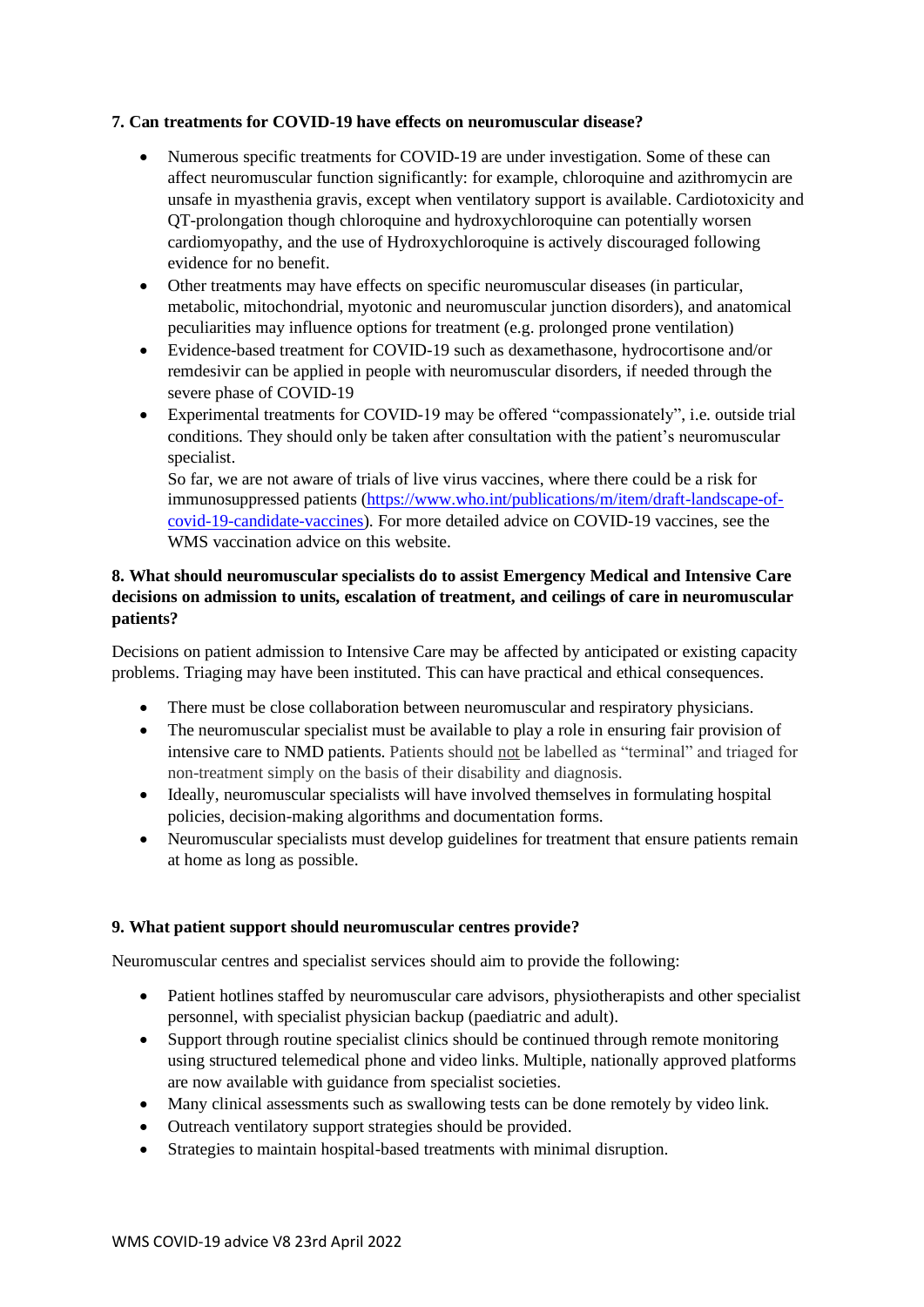- Neuromuscular specialists should be in discussion with their hospitals' Emergency, Medical and Intensive Care departments on restrictions for use of home NIV equipment.
- Neuromuscular specialists should support their hospital to define approved devices and ensure their availability (i.e. ICU mask systems with viral particle filters to permit use of patients' NIV machines in hospital).
- Liaison and shared care with Intensive Care services.
- Provide advice on rehabilitation in the home for neuromuscular patients, including Telehealth approaches
- Facilitation of mask and PPE supply for patients and carers

#### **10. De-escalation of shielding measures – "Déconfinement"**

Over the past year, periods of high incidence rates of COVID-19 in the population have alternated with periods of relative relaxation. In the latter, the safe de-escalation of some aspects of shielding and self-isolation came under consideration, in order to allow people with neuromuscular disorders to resume social interactions and education, work, or attend scheduled medical appointments.

There is considerable variation in the way national restrictions and the relaxation of restrictions are evolving, and this impacts on people with neuromuscular conditions, their families and carers, who seek advice from their neuromuscular services.

Despite the range of national approaches to this issue, the WMS agrees on the following considerations regarding risk stratification:

- People with neuromuscular disorders who have no cardiorespiratory impairment, no immunosuppression, and no significant risk-elevating factors and comorbidities, may be considered at relatively low risk (see paragraph 1). For these, we suggest the cautious following of local and national guidance. In doubt, consultation with the neuromuscular specialist is recommended.
- People with NMD with mild respiratory involvement, but no cardiac involvement or impairment of airways clearing, may be considered at medium risk. We advise a detailed discussion with their neuromuscular specialist, or with the physician responsible for their neuromuscular care. Controlled relaxation of restrictions, strictly in a secure environment, may be considered, with appropriate caution and taking into account local and national recommendations.
- People with NMD are considered at "high" or "very high" risk, in particular if they have severe or unstable respiratory compromise ( $FVC < 60\%$  predicted); impairment of airways clearing, reliance on home ventilation; clinically relevant impairment of heart function; significant immunosuppression; or severe weakness requiring multiple carers or complex ongoing support (see also paragraph 1). For these patients, measures to avoid infection including self-isolation should remain in place. Carers and family members who are no longer in self-isolation must continue to use masks and barriers when in contact with the person at risk.
- For children and adolescents with neuromuscular disorders, and their parents, the major question will be whether a return to school and child care centres is acceptable. The safety of children with neuromuscular disorders will also be a concern for the schools and childcare centres these children attend. The decision to return will depend on individual factors, regarding both the individual and institution, but details such as staffing levels and hygiene protection according to national guidelines, will be important. Some recommendations are already available (see References); internationally there is significant variation.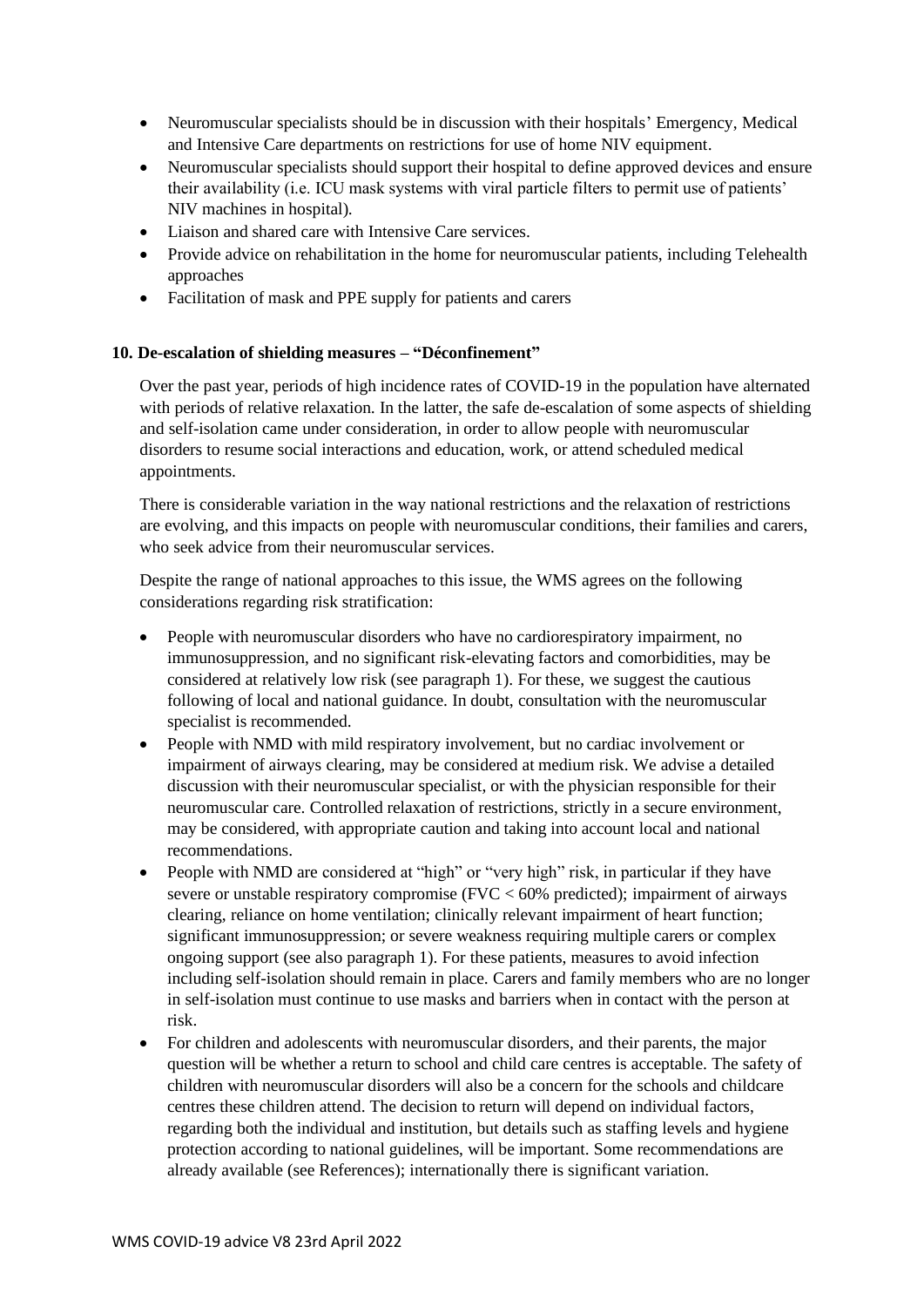- Patients also need to be reassured that they can safely attend hospitals for important procedures such as sleep studies, cardiac tests, and initiation of non-invasive ventilation. Neuromuscular specialists need to monitor their patient cohort to detect what medical procedures or monitoring may have been postponed during "lockdown", and begin arrangements for these services to be safely resumed. Neuromuscular services should ensure that their hospital is making adequate provisions for the safety of people with neuromuscular disorders attending, including staff adequately equipped with personal protection, designated "green" areas in hospitals for non-COVID-19 related treatments, and safe waiting areas and consulting rooms with appropriate distancing between patients and staff.
- People with neuromuscular disorders should only follow de-escalation measures where up to date and approved by their Neuromuscular Centre.

#### **Further information links:**

#### **Note: unapproved Internet and social media sites may contain inaccuracies and disinformation. Ensure that inline information is directly sourced from official sites**

<https://www.theabn.org/page/COVID-19>

[https://neuromuscularnetwork.ca/news/COVID-19-and-neuromuscular-patients-la-COVID-19-et-les](https://neuromuscularnetwork.ca/news/covid-19-and-neuromuscular-patients-la-covid-19-et-les-patients-neuromusculaires/)[patients-neuromusculaires/](https://neuromuscularnetwork.ca/news/covid-19-and-neuromuscular-patients-la-covid-19-et-les-patients-neuromusculaires/) (updated version April 3<sup>rd</sup> 2020)

<https://www.youtube.com/watch?v=3DKEeRV8alA&feature=youtu.be>

[http://www.eamda.eu/2020/03/19/coronavirus-COVID-19-information-for-people-with-nmd/](http://www.eamda.eu/2020/03/19/coronavirus-covid-19-information-for-people-with-nmd/)

[https://www.gov.uk/government/publications/guidance-on-shielding-and-protecting-extremely](https://www.gov.uk/government/publications/guidance-on-shielding-and-protecting-extremely-vulnerable-persons-from-covid-19/guidance-on-shielding-and-protecting-extremely-vulnerable-persons-from-covid-19)[vulnerable-persons-from-COVID-19/guidance-on-shielding-and-protecting-extremely-vulnerable](https://www.gov.uk/government/publications/guidance-on-shielding-and-protecting-extremely-vulnerable-persons-from-covid-19/guidance-on-shielding-and-protecting-extremely-vulnerable-persons-from-covid-19)[persons-from-COVID-19](https://www.gov.uk/government/publications/guidance-on-shielding-and-protecting-extremely-vulnerable-persons-from-covid-19/guidance-on-shielding-and-protecting-extremely-vulnerable-persons-from-covid-19)

<https://ern-euro-nmd.eu/>

[https://www.enmc.org](https://www.enmc.org/) (European Neuromuscular Centre website)

<https://www.aanem.org/Practice/COVID-19-guidance>(American Association of Neuromuscular and Electrodiagnostic Medicine AANEM website)

<https://www.apta.org/telehealth> (American Physical Therapy Association advice on telehealth)

[https://filnemus.fr](https://filnemus.fr/) (French neuromuscular reference centres network with extensive advice on medical and social issues around Covid19)

[http://www.filnemus.fr/menu-filiere/evenements/actualites/article/news/les](http://www.filnemus.fr/menu-filiere/evenements/actualites/article/news/les-recommandations-de-filnemus-dans-la-periode-du-deconfinement/?tx_news_pi1%5Bcontroller%5D=News&tx_news_pi1%5Baction%5D=detail&cHash=56f89313ee508b50526c7dbfb952dd7a)[recommandations-de-filnemus-dans-la-periode-du-](http://www.filnemus.fr/menu-filiere/evenements/actualites/article/news/les-recommandations-de-filnemus-dans-la-periode-du-deconfinement/?tx_news_pi1%5Bcontroller%5D=News&tx_news_pi1%5Baction%5D=detail&cHash=56f89313ee508b50526c7dbfb952dd7a)

[deconfinement/?tx\\_news\\_pi1%5Bcontroller%5D=News&tx\\_news\\_pi1%5Baction%5D=detai](http://www.filnemus.fr/menu-filiere/evenements/actualites/article/news/les-recommandations-de-filnemus-dans-la-periode-du-deconfinement/?tx_news_pi1%5Bcontroller%5D=News&tx_news_pi1%5Baction%5D=detail&cHash=56f89313ee508b50526c7dbfb952dd7a) [l&cHash=56f89313ee508b50526c7dbfb952dd7a](http://www.filnemus.fr/menu-filiere/evenements/actualites/article/news/les-recommandations-de-filnemus-dans-la-periode-du-deconfinement/?tx_news_pi1%5Bcontroller%5D=News&tx_news_pi1%5Baction%5D=detail&cHash=56f89313ee508b50526c7dbfb952dd7a)

[https://www.nvk.nl/over-nvk/vereniging/dossiers-en-standpunten/covid-19/document-covid-](https://www.nvk.nl/over-nvk/vereniging/dossiers-en-standpunten/covid-19/document-covid-19?dossierid=26542080)[19?dossierid=26542080](https://www.nvk.nl/over-nvk/vereniging/dossiers-en-standpunten/covid-19/document-covid-19?dossierid=26542080)